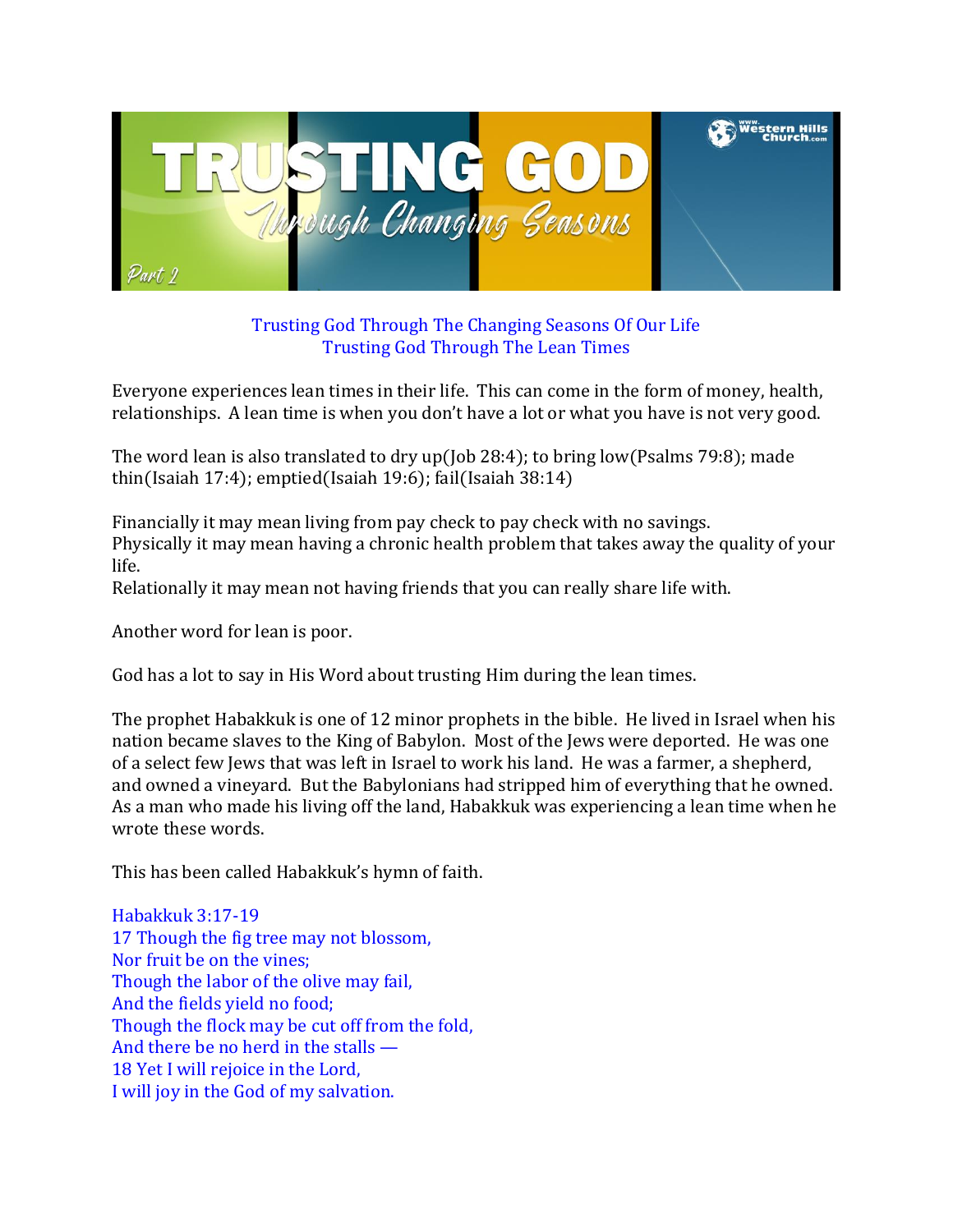19 The Lord God is my strength; He will make my feet like deer's feet, And He will make me walk on my high hills. NKJV

In verse 18 the Hebrew word translated rejoice means to jump for joy.

In verse 18 the Hebrew word translated joy means to spin around in celebration.

Habakkuk was able to jump for joy and spin around in celebration because He had faith in God and His promises during a lean season of his life.

Based on God's Word He understood that this lean time was only for a season. Based on God's promise to Abraham He knew that God would restore the land to Israel. Based on God's promise to David and his descendants he knew that one of those descendants would always rule over Israel and eventually the whole world.

Because Habakkuk had faith in God and His promises he said he was like a deer that could run to the high places to escape his predators. God and His promises strengthened Him to rise above anger, depression, and despair during the most devastating lean time that his family and his nation had every experienced.

God wants us to be like Habakkuk. He wants us to trust and praise Him in celebration during the lean seasons of our life.

For us to respond to lean times this way…

We must be like Habakkuk and know God and His promises.

Who is God? The prophets declared that Jesus is God Isaiah 9:6 For unto us a Child is born, Unto us a Son is given; And the government will be upon His shoulder. And His name will be called Wonderful, Counselor, Mighty God, Everlasting Father, Prince of Peace. **NKJV** 

The angels declared that Jesus is God

Luke 1:31-36

31 And behold, you will conceive in your womb and bring forth a Son, and shall call His name Jesus. 32 He will be great, and will be called the Son of the Highest; and the Lord God will give Him the throne of His father David. 33 And He will reign over the house of Jacob forever, and of His kingdom there will be no end."

34 Then Mary said to the angel, "How can this be, since I do not know a man?"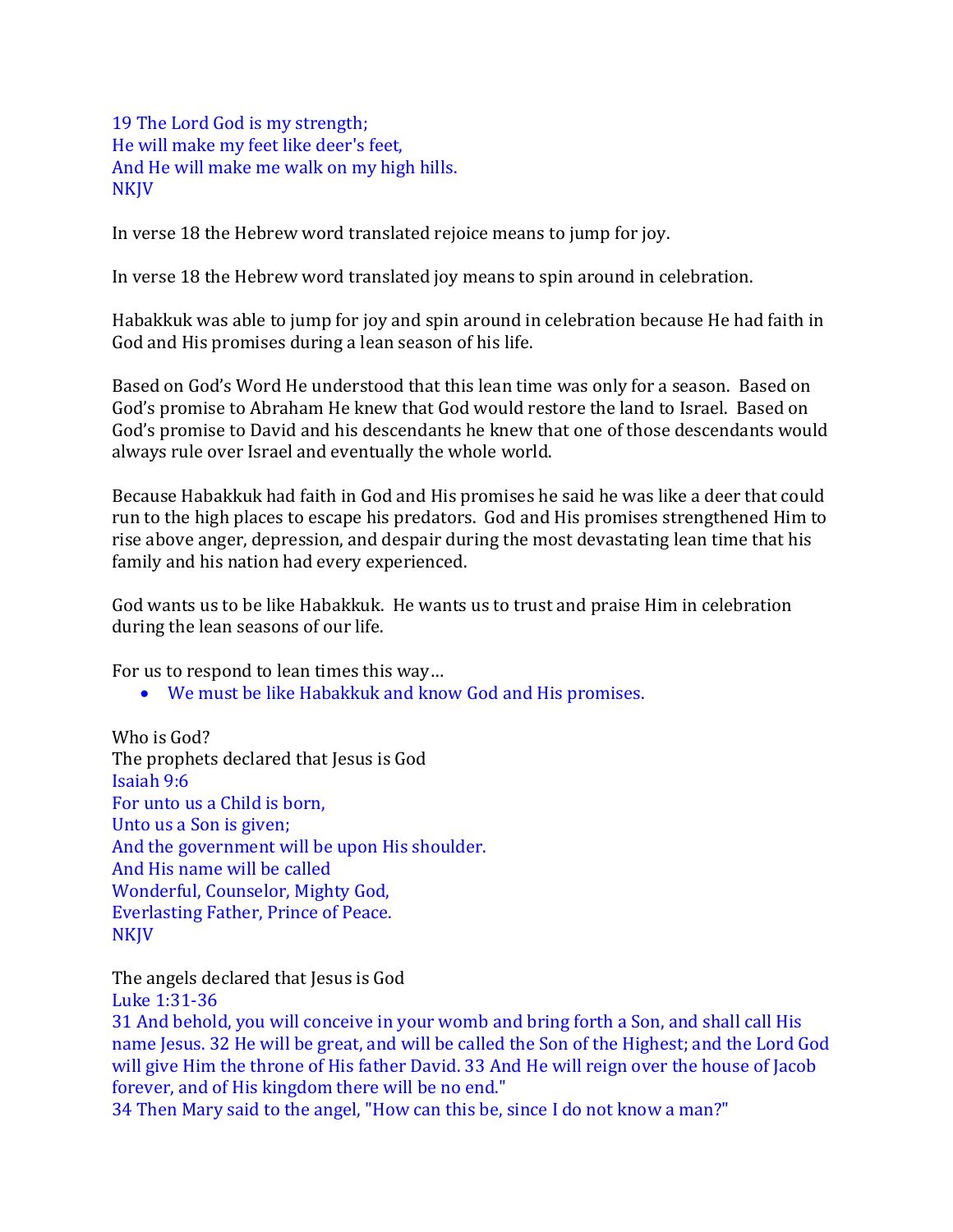35 And the angel answered and said to her, "The Holy Spirit will come upon you, and the power of the Highest will overshadow you; therefore, also, that Holy One who is to be born will be called the Son of God. **NKJV** 

Jesus declared that He is God John 8:58 58 Jesus said to them, "Most assuredly, I say to you, before Abraham was, I AM." **NKJV** 

John 14:9

9 Jesus said to him, "Have I been with you so long, and yet you have not known Me, Philip? He who has seen Me has seen the Father; so how can you say, 'Show us the Father'? NKJV

The apostles declared that Jesus is God

John 1:1-2

In the beginning was the Word, and the Word was with God, and the Word was God. 2 He was in the beginning with God. 3 All things were made through Him, and without Him nothing was made that was made. **NKJV** 

To know God and have faith in God you must believe that Jesus is God. Then you must enter into a personal relationship with Him by accepting Him as your Lord and savior. John 1:12

12 But as many as received Him, to them He gave the right to become children of God, to those who believe in His name: NKJV

To know God's promises you must know God's Word. Rom 10:17 17 So then faith comes by hearing, and hearing by the word of God. NKJV God has specific promises for every kind of lean time in our life.

For us to be like Habakkuk we must know God and His promises.

For us to respond to lean times the way Habakkuk responded….

We must be like Habakkuk and trust God and His promises.

Every promise of God is true and amen. God's part is His promise and fulfilling the promise. Our part is to trust in God and His promise.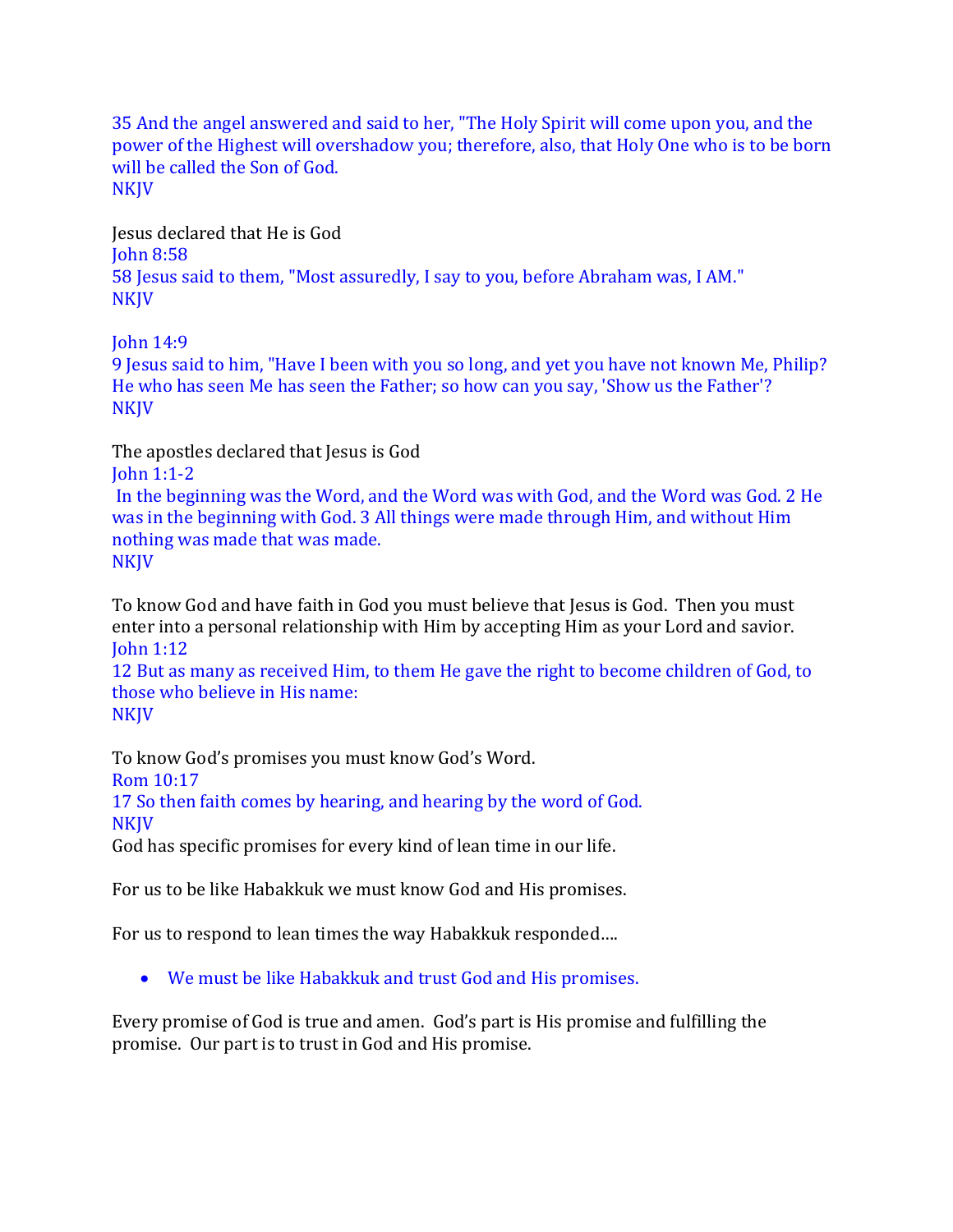There are promises that God makes in His word that will occur on earth and in heaven no matter what human beings do. Jesus will return to judge all men no matter what any human beings chooses to do.

But whether or not human beings end up on the right side of the judgment will be determined by what human beings do. To receive the promise of eternal life in heaven, human beings must obey the gospel. The condition is receive Jesus as your savior and Lord.

The benefits of every promise of God are connected to a condition that we must obey to receive the benefit.

## Faith in the promise=Obedience to the condition connected to the promise

God is faithful. Being faithful means He will always do His part.

But if we want to receive the promise during our lean times we must be faithful. We must trust Him by obeying His commandments connected to the promise.

If you are going through a lean time financially, you trust God by being obedient to God's commandments.

If you are going through a lean time physically, you trust God by being obedient to God's commandments.

If you are going through a lean time relationally, you trust God by being obedient to God's commandments.

To say that I am trusting God when I am being disobedient to the commandment connected to the promise is a lie. I may impress and fool other people but I do not impress or fool God.

Let me share with you one example from a lean season in my life.

When my late wife Debbie and I first married in 1977, we had a savings account of a few thousand dollars and no debt. Things were good. During the first year of our marriage, things got even better because of an inheritance I received from my father after his death. It totaled about 15k plus a car that was only 4 years old. Things were really good.

At that time, if you would ask me, I would tell you that we were trusting God in our finances but it was a lie. I was trusting in my savings account. I was not obeying God's commandments connected to His promises.

### Matthew 6:25-34

25 "Therefore I say to you, do not worry about your life, what you will eat or what you will drink; nor about your body, what you will put on. Is not life more than food and the body more than clothing? 26 Look at the birds of the air, for they neither sow nor reap nor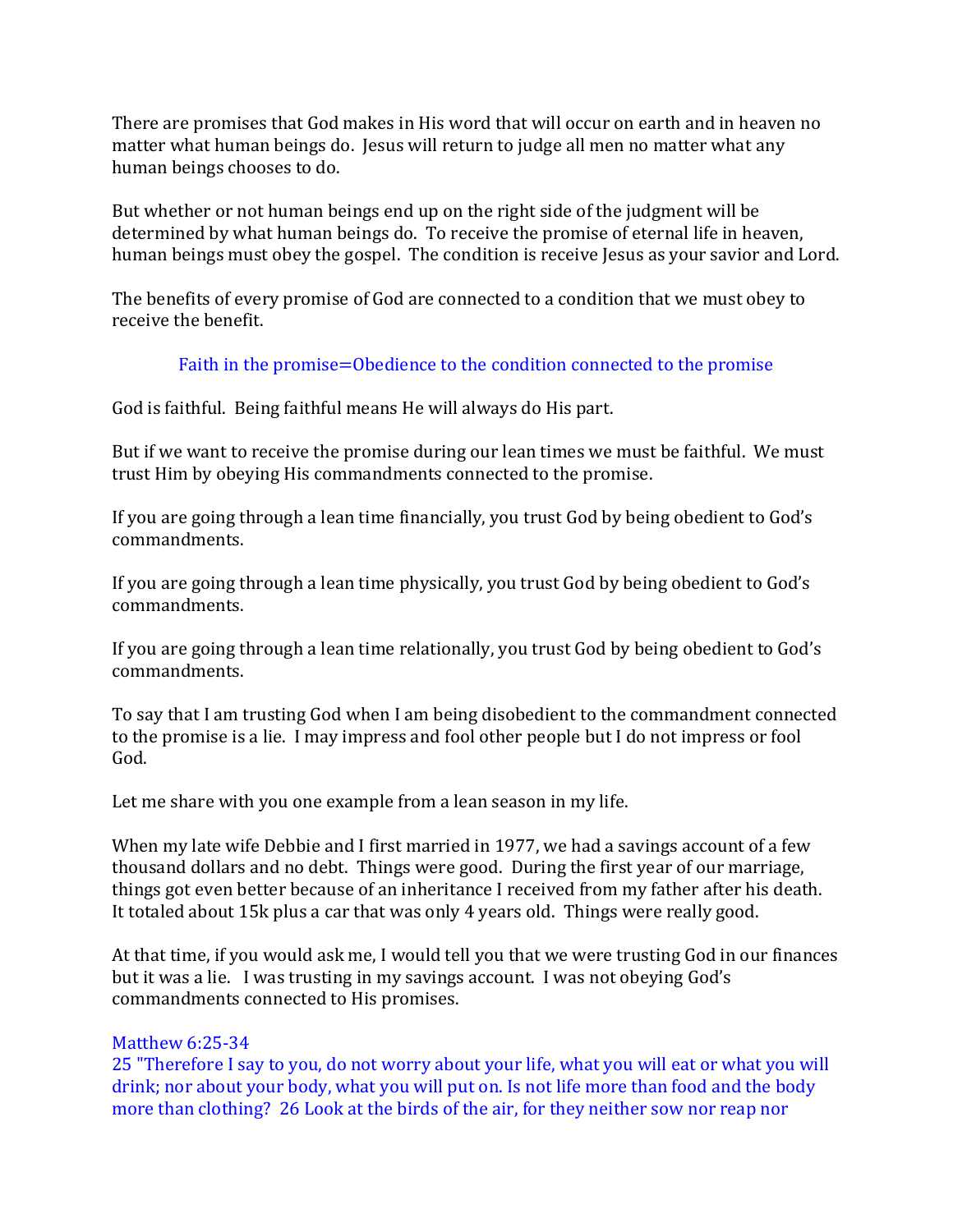gather into barns; yet your heavenly Father feeds them. Are you not of more value than they? 27 Which of you by worrying can add one cubit to his stature?

28 "So why do you worry about clothing? Consider the lilies of the field, how they grow: they neither toil nor spin; 29 and yet I say to you that even Solomon in all his glory was not arrayed like one of these. 30 Now if God so clothes the grass of the field, which today is, and tomorrow is thrown into the oven, will He not much more clothe you, O you of little faith?

31 "Therefore do not worry, saying, 'What shall we eat?' or 'What shall we drink?' or 'What shall we wear?' 32 For after all these things the Gentiles seek. For your heavenly Father knows that you need all these things. 33 But seek first the kingdom of God and His righteousness, and all these things shall be added to you. 34 Therefore do not worry about tomorrow, for tomorrow will worry about its own things. Sufficient for the day is its own trouble.

I was not seeking first the kingdom of God and His righteousness with our money and possessions.

### Malachi 3:8-10

8 "Will a man rob God? Yet you have robbed Me! But you say, 'In what way have we robbed You?' In tithes and offerings. 9 You are cursed with a curse, for you have robbed Me, even this whole nation. 10 Bring all the tithes into the storehouse, that there may be food in My house, and try Me now in this, "Says the Lord of hosts, "If I will not open for you the windows of heaven and pour out for you such blessing that there will not be room enough to receive it.

#### **NKJV**

I made some very unwise investment decisions in the 4th year of our marriage and we lost nearly all our savings. Then I made another unwise decision at the beginning of the 5th year of our marriage that put us 24k in debt. Then someone broke into our home and stole all of our most expensive possessions. Within about one year the season of our life changed from prosperity to a lean season.

God used this lean time to get my attention and humble me. As I sought Him through prayer and His Word he revealed to me that I was not trusting Him. He revealed to me the pride in my heart and my unbelief in Him and His Word.

I repented and I made a commitment that we would trust God and obey what He commanded us to do.

- We gave all our money and possessions to God. (Psalm 24:1)
- We gave a tithe (10% of our income) to our local church. (Acts 2:44-45)
- We shared our possessions with others. (Acts 2:44-45)
- We opened our home to strangers. (Hebrews 13:2)
- We prayed specifically for what we needed. (Philippians 4:6)
- We lived by a budget. (Romans 13:8)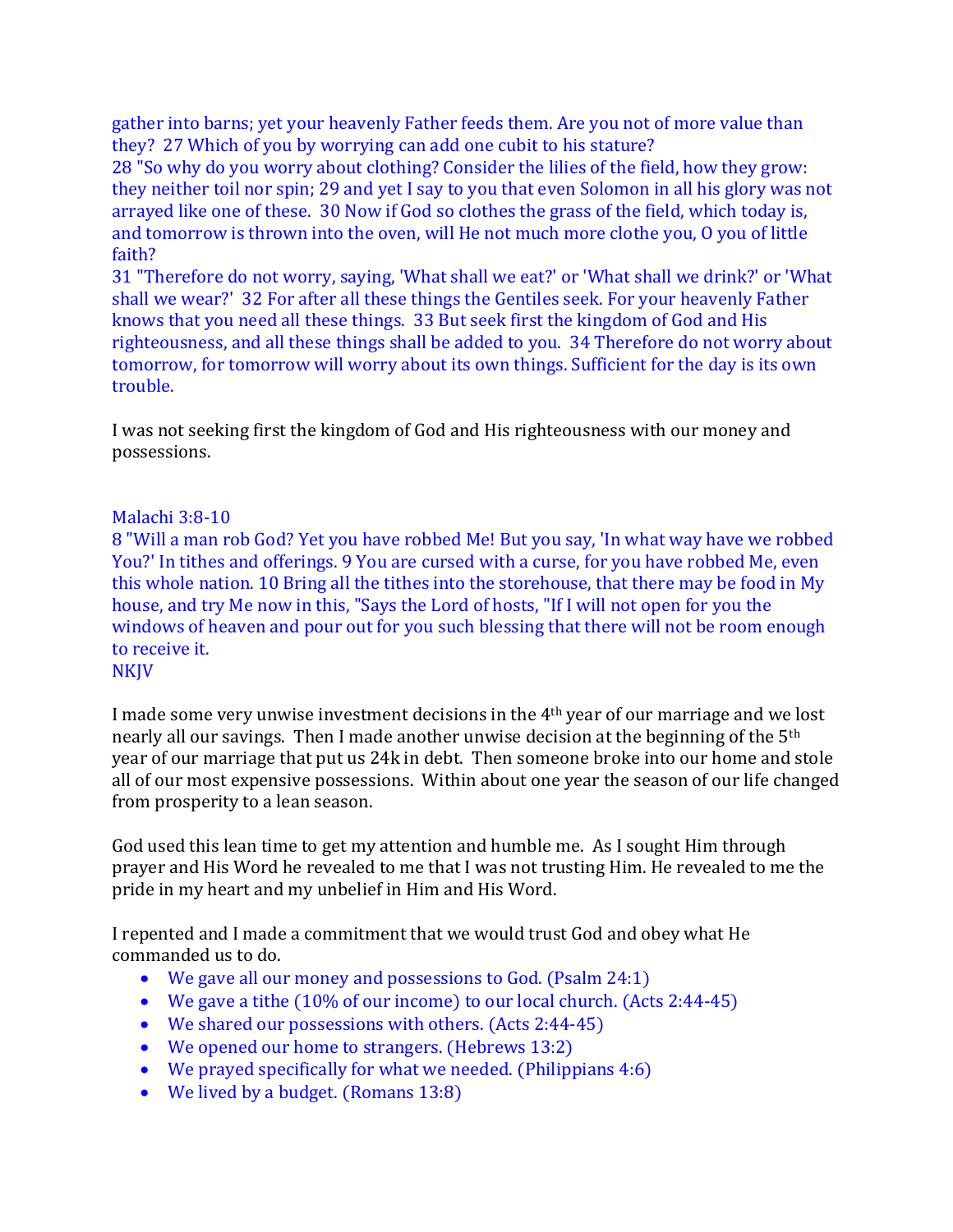We gave at least 10% to our local church because…

- The tithe was a moral law. Jesus said He agreed with the tithe.
- The tithe was used to provide for the daily functions of the temple and those who provided the religious service for the nation. Paul said that those who work hard at leading our religious services are worthy to be compensated, especially those who work hard at teaching us the Word of God. Wherever the church meets is the house of God.
- The tithe was used to provide for those in need. This included the widow and the orphan. The local church has the responsibility of providing for those in need. The local church has the responsibility of providing benevolence for others and for missions.

Debbie passed away 25 years after we made the decision to trust God with our finances. The next 25 years after we made that commitment, things were lean.

- We had 8 children. We decided to have all the children God wanted us to have.
- We were a one income family. Because of all of our children and because we home educated our children, Debbie did not work outside the home.
- I was on staff of an inner-city church in one of the poorest areas of OKC. There are not very many white collar professionals attending our church and there never has been.
- We lived from pay check to pay check.
- We ate a lot of oatmeal, sandwiches, and pinto beans. My 8 children would tell you that it was rare for us to go to out to eat except to Mazzio's on Sunday night. We could feed everyone for 20 dollars and the drinks were free. That is two dollars a person.
- We did not make enough money to save for our future needs. We put money in an emergency fund for car repairs but we did not have enough money in our budget to save for medical bills, cars, clothing, furniture, vacations, or retirement. Debbie's best cloths were all gifts or hand me downs from others or her older sister Carol. The suits that I wore were all gifts.

For family vacations, we went tent camping during the summers because that was all we could afford. We could take our food budget for a week, our gas budget for a week, and pay 10\$ a night for a campsite for 5 nights without going into debt for a vacation.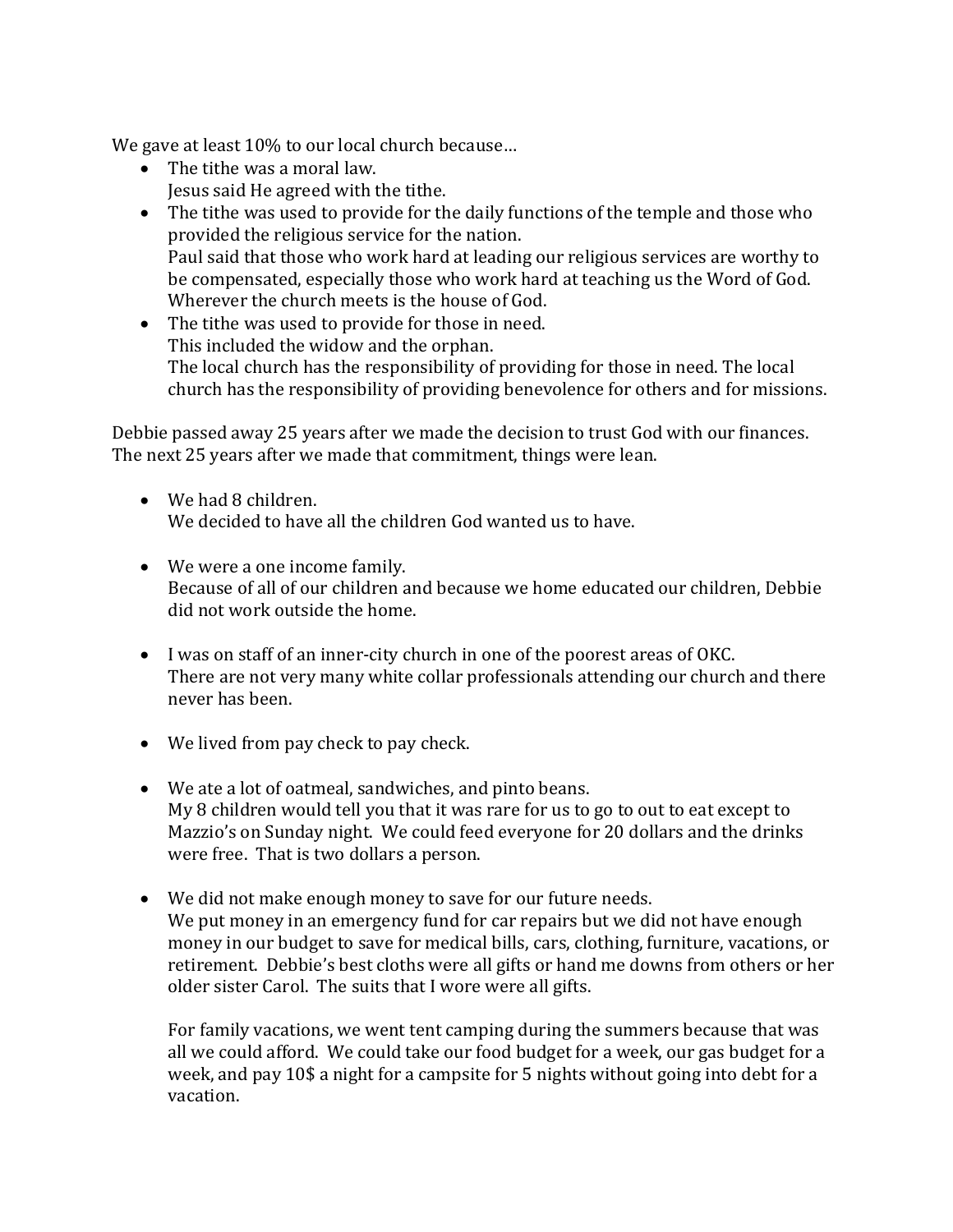But in spite of this lean season of our life, we were very happy. We celebrated God like Habakkuk celebrated God because we had faith in God and His promises during this lean season of our life.

We were not perfect in obeying God. No one is perfect in obeying God. But God looks at our hearts.

As we trusted God and we sought to obey His commandments, God fulfilled His promise to us in some wonderful ways and He still is to this day. He not only fulfilled the promise but He gave us more than we requested.

- **1.** The landlord story $(3k)$
- **2.** The car story $(25K)$
- **3.** The gifts stories
- The Dorrows (13k)
- The Haywood's(5K)
- Mike Mullet's mom (500)
- The man who needed his cycle repaired (100)
- $\bullet$  The Hills(12K)
- $\bullet$  3 other gifts of 5 $k(10K)$
- Many other gifts of 1k or less that I cannot recall.
- 4. The trips stories
- The Mission trips Mexico(1k) Brazil(2K) Spain(4K) Africa(6K)
- The trip to Hawaii $(2k)$
- **5.** The house story(259K)
- **6.** The CHA Story(94k)
- 7. The Kimray Story(150k)

Since Debbie and I gave all our money and possessions to God and we started trusting God, over the last 35 years, I have received over 600k from gifts above the salary I have received from the churches I have served. This is not counting over one million dollars in gifts we received through Christian Care Medi-share to cover our medical expenses after Debbie was diagnosed with cancer.

Before Debbie passed away, she said to me, "I have had a great life." That really broke my heart because I wished that I could have done so much more for her. But the truth is she was right. We both had a great life though times were lean because we trusted God. Together we experienced God and I would not trade it for any amount of money or worldly pleasure.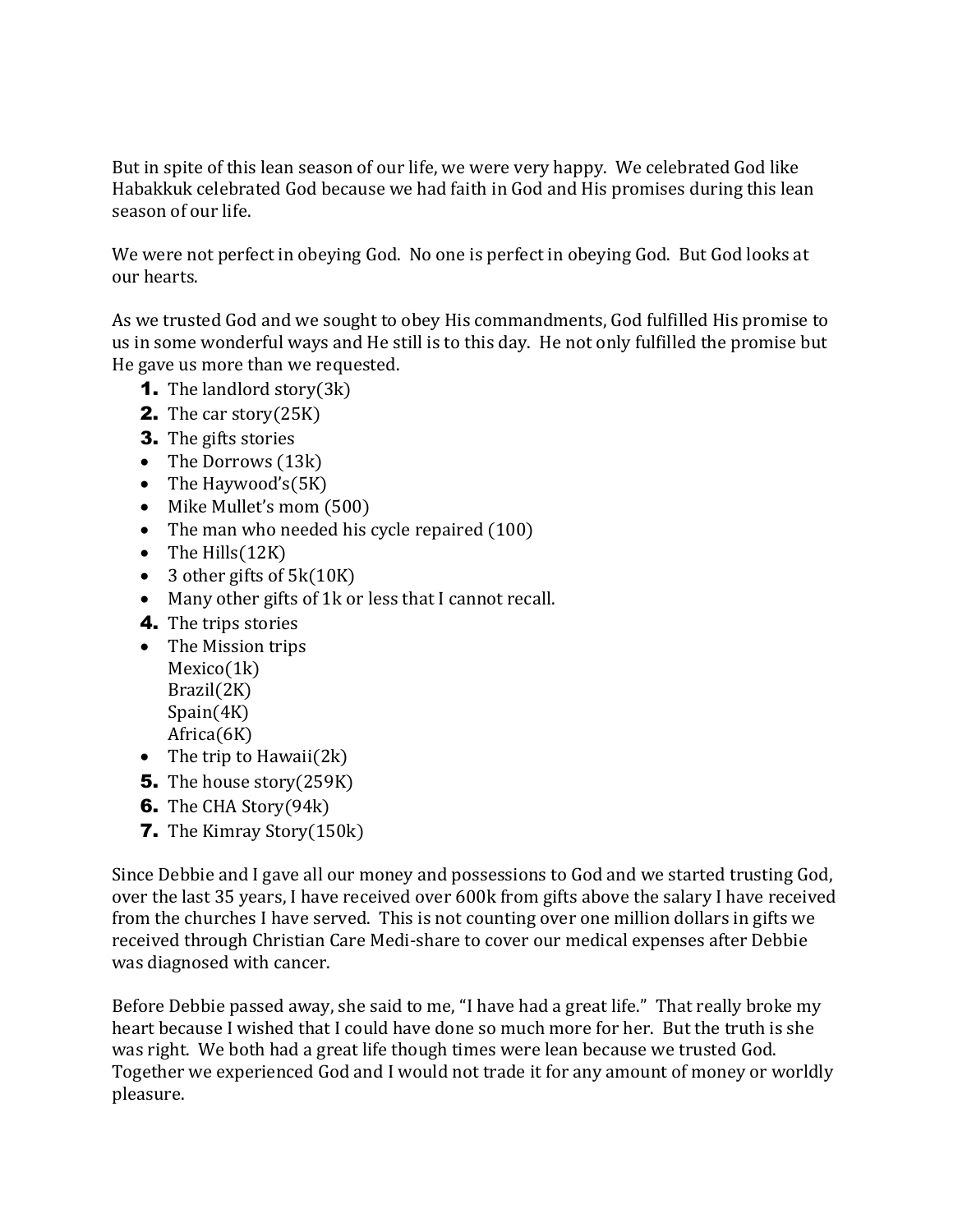For you to trust God like Habakkuk during the lean times of your life…

- You must be like Habakkuk and know God and His promises
- You must be like Habakkuk and trust God and His promises.

Are you in a lean time right now?

- Financially
- Physically
- Relationally

Are you trusting God?

Will you trust God during this season of your life? Will you obey His commandments?

• Leans times physically

# James 5:13-16

13 Is anyone among you suffering? Let him pray. Is anyone cheerful? Let him sing psalms. 14 Is anyone among you sick? Let him call for the elders of the church, and let them pray over him, anointing him with oil in the name of the Lord. 15 And the prayer of faith will save the sick, and the Lord will raise him up. And if he has committed sins, he will be forgiven. 16 Confess your trespasses to one another, and pray for one another, that you may be healed. The effective, fervent prayer of a righteous man avails much. **NKJV** 

## Leans times relationally

## Ephesians 5:17-21

17 Therefore do not be unwise, but understand what the will of the Lord is. 18 And do not be drunk with wine, in which is dissipation; but be filled with the Spirit, 19 speaking to one another in psalms and hymns and spiritual songs, singing and making melody in your heart to the Lord, 20 giving thanks always for all things to God the Father in the name of our Lord Jesus Christ, 21 submitting to one another in the fear of God. NKJV

is a character trait just like patience. Having a lot of patience does not mean that you have a supply of patience within you that you tap into when you need it. Having a lot of patience simply means that patience is what characterizes your responses to life in most situations.

The same can be said for faith. Having a lot of faith means that trusting God is what characterizes your life in most situations.

To develop patience in our life, God allows us to go through a lot of trying situations.

To develop faith in our life, God allows us to go through lean times.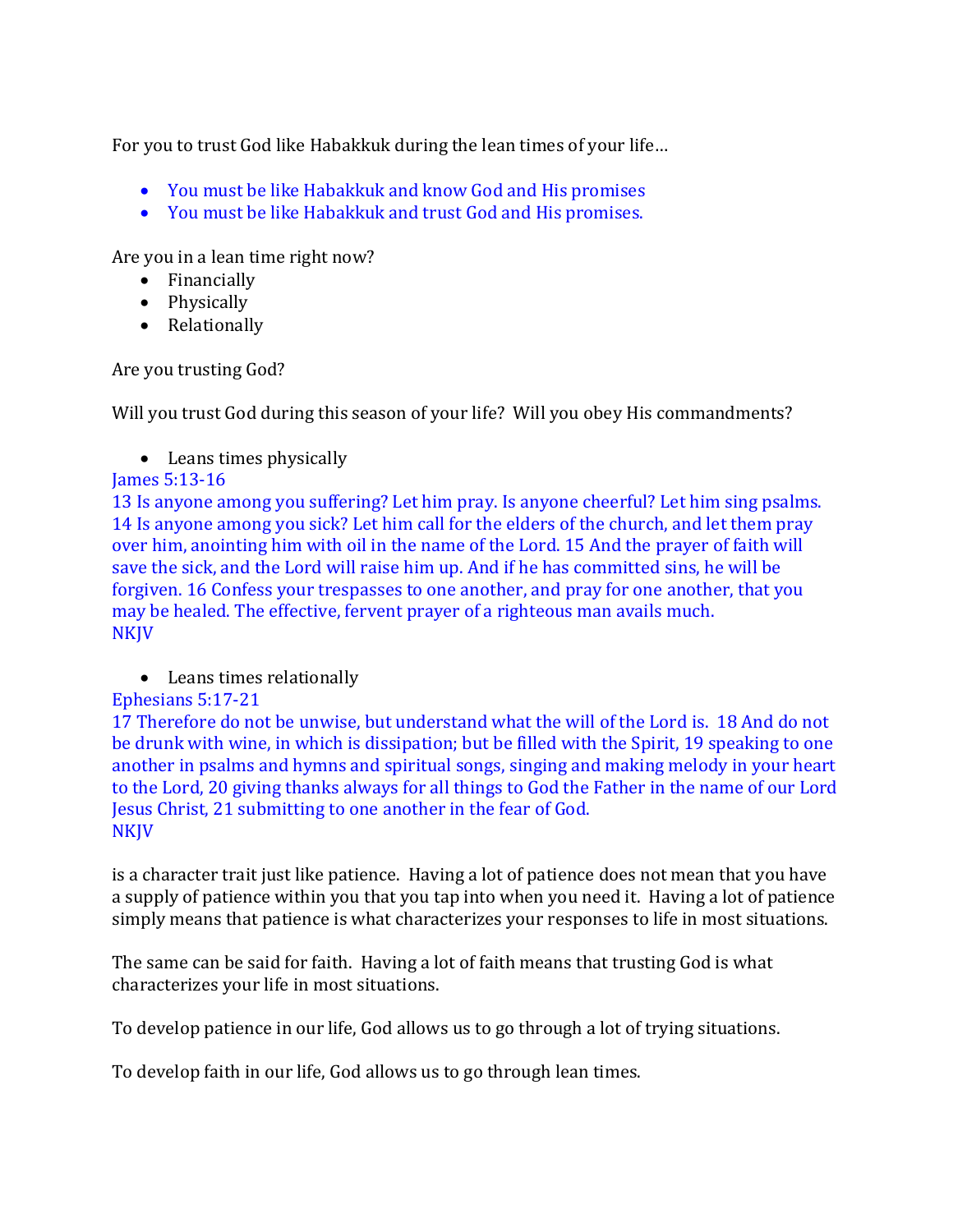So if we want to grow in faith we need to take advantage of these lean times when they occur. They are times of trial in which God wants to develop faith in us.

Apparently, some of us require a lot of work.

Faith is also like patience in that it is connected to obedience to God's Word.

There was a time in my life when I never trusted God during the lean times. When I was growing up and things were lean I trusted in my Dad. I went to him with what I needed and wanted. I don't recall very many times that my Dad said no.

If there was something that I wanted and I did not believe he would give it to me, I would steal from Him.

This was before I met Christ. I was a thief.

After I became a Christian when I was 17, I had to learn how to trust God rather than my Dad during lean times.

Relationally, I did not have a lot of friends. I did not have very man friends in the church. I felt lonely even at church.

When you are going through a lean time relationally, what does God want you to

God uses lean times to develop our faith in Him. God uses lean times to purify our hearts. God uses lean times to expand our ministry to others.

What are the promises of God for your lean times?

If you are going through a lean time financially.

Matthew 6:25-34

25 "Therefore I say to you, do not worry about your life, what you will eat or what you will drink; nor about your body, what you will put on. Is not life more than food and the body more than clothing? 26 Look at the birds of the air, for they neither sow nor reap nor gather into barns; yet your heavenly Father feeds them. Are you not of more value than they? 27 Which of you by worrying can add one cubit to his stature?

28 "So why do you worry about clothing? Consider the lilies of the field, how they grow: they neither toil nor spin; 29 and yet I say to you that even Solomon in all his glory was not arrayed like one of these. 30 Now if God so clothes the grass of the field, which today is, and tomorrow is thrown into the oven, will He not much more clothe you, O you of little faith?

31 "Therefore do not worry, saying, 'What shall we eat?' or 'What shall we drink?' or 'What shall we wear?' 32 For after all these things the Gentiles seek. For your heavenly Father knows that you need all these things. 33 But seek first the kingdom of God and His righteousness, and all these things shall be added to you. 34 Therefore do not worry about